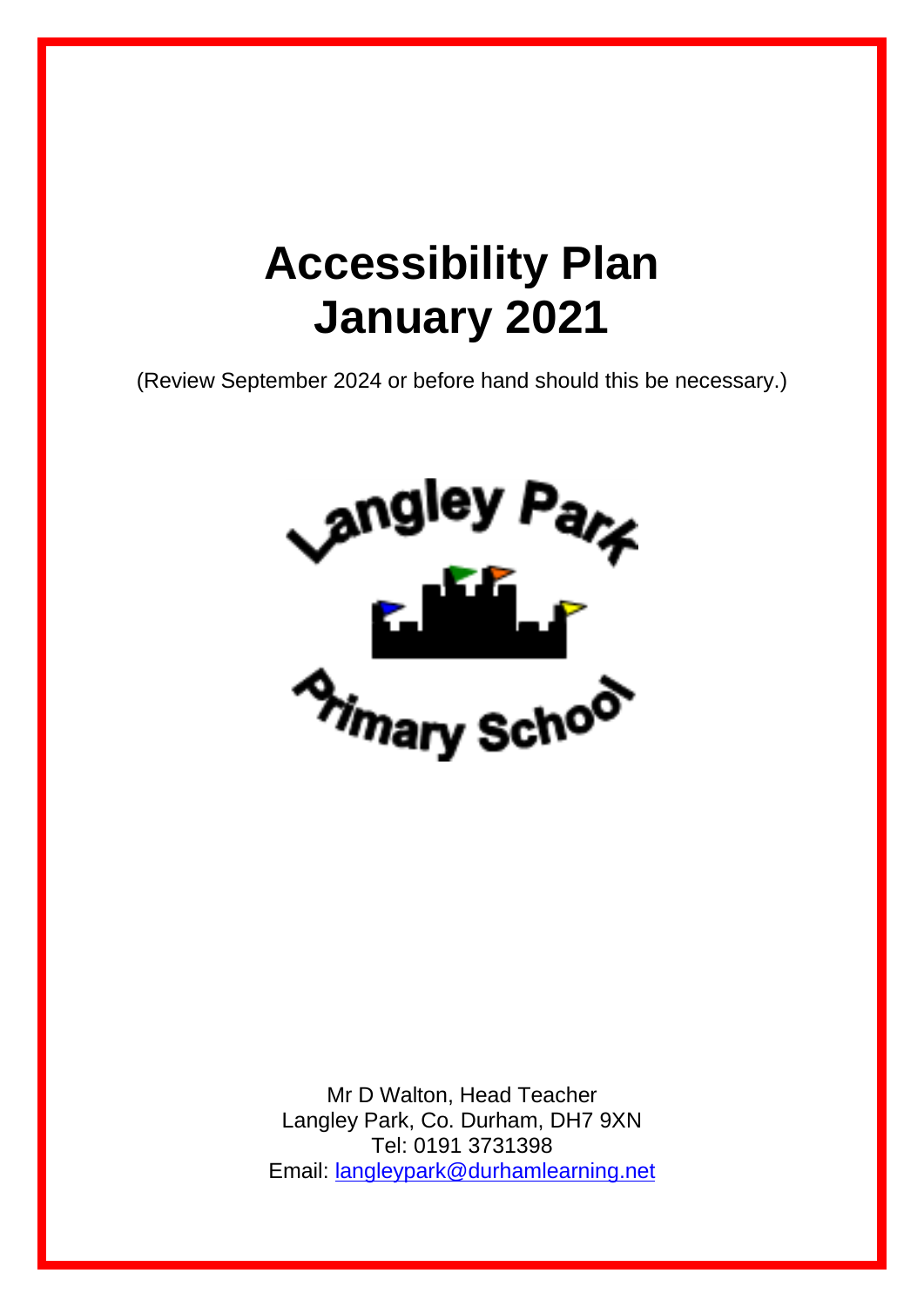



# **ACCESSIBILITY ACTION PLAN**

# **Contents**

| 1. Aims                         |                |
|---------------------------------|----------------|
| 2. Legislation and guidance     | $\overline{2}$ |
| 3. Action plan                  | 3              |
| 4. Monitoring arrangements      | 6              |
| 5. Links with other policies    |                |
| Appendix 1: Accessibility audit | 8              |

#### **1. Aims**

Schools are required under the Equality Act 2010 to have an accessibility plan. The purpose of the plan is to:

- Increase the extent to which disabled pupils can participate in the curriculum
- Improve the physical environment of the school to enable disabled pupils to take better advantage of education, benefits, facilities and services provided
- Improve the availability of accessible information to disabled pupils

Our school aims to treat all its pupils fairly and with respect. This involves providing access and opportunities for all pupils without discrimination of any kind.

Langley Park Primary School prides itself on being an inclusive and welcoming school to all pupils. Refurbishments to the school have been done to ensure access has been greatly improved and staff as well as other stakeholders ensure that everyone in school is treat with the utmost respect and equality.

The plan will be made available online on the school website, and paper copies are available upon request.

Our school is also committed to ensuring staff are trained in equality issues with reference to the Equality Act 2010, including understanding disability issues.

The school supports any available partnerships to develop and implement the plan.

Our school's complaints procedure covers the accessibility plan. If you have any concerns relating to accessibility in school, this procedure sets out the process for raising these concerns.

We have included a range of stakeholders in the development of this accessibility plan.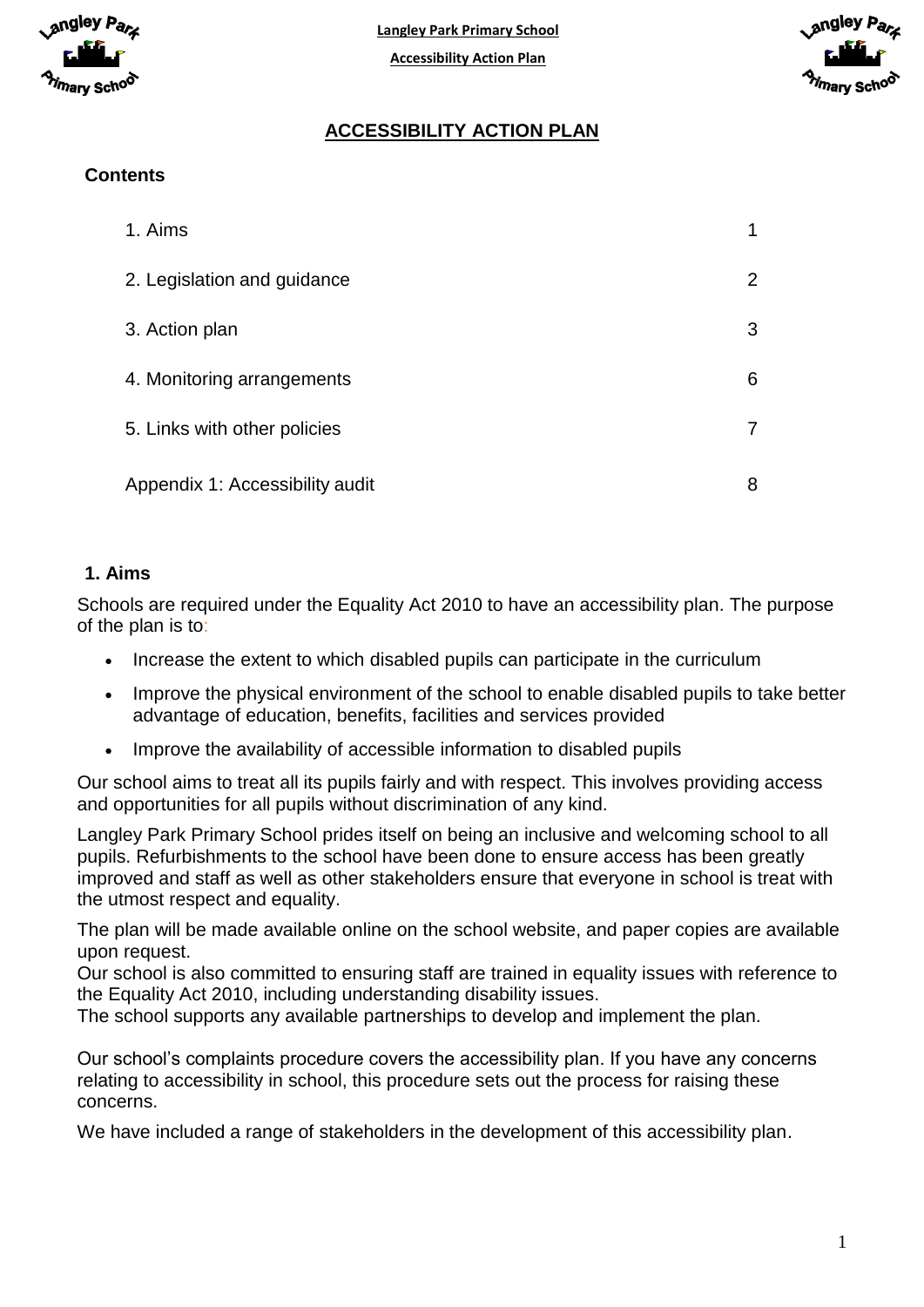

**Langley Park Primary School Accessibility Action Plan**



## **2. Legislation and guidance**

This document meets the requirements of schedule 10 of [the Equality Act 2010](http://www.legislation.gov.uk/ukpga/2010/15/schedule/10) and the Department for Education (DfE) [guidance for schools on the Equality Act 2010.](https://www.gov.uk/government/publications/equality-act-2010-advice-for-schools)

The Equality Act 2010 defines an individual as disabled if he or she has a physical or mental impairment that has a 'substantial' and 'long-term' adverse effect on his or her ability to undertake normal day to day activities.

Under the [Special Educational Needs and Disability \(SEND\) Code of Practice,](https://www.gov.uk/government/publications/send-code-of-practice-0-to-25) 'long-term' is defined as 'a year or more' and 'substantial' is defined as 'more than minor or trivial'. The definition includes sensory impairments such as those affecting sight or hearing, and longterm health conditions such as asthma, diabetes, epilepsy and cancer.

Schools are required to make 'reasonable adjustments' for pupils with disabilities under the Equality Act 2010, to alleviate any substantial disadvantage that a disabled pupil faces in comparison with non-disabled pupils. This can include, for example, the provision of an auxiliary aid or adjustments to premises.

#### **3. Contextual information**

Langley park Primary School has very large footprint for the number of pupils who attend meaning lengthy corridors link different areas of our school. Access ramps allow easy wheelchair entry and exit from our main reception and hall doors. Year 1-6 are taught on one level as are EYFS classes on a separate area of the school. Access to EYFS requires the need to either come up small steps or enter school at the ramped areas and use the internal wheelchair lifts to access EYFS from inside the school.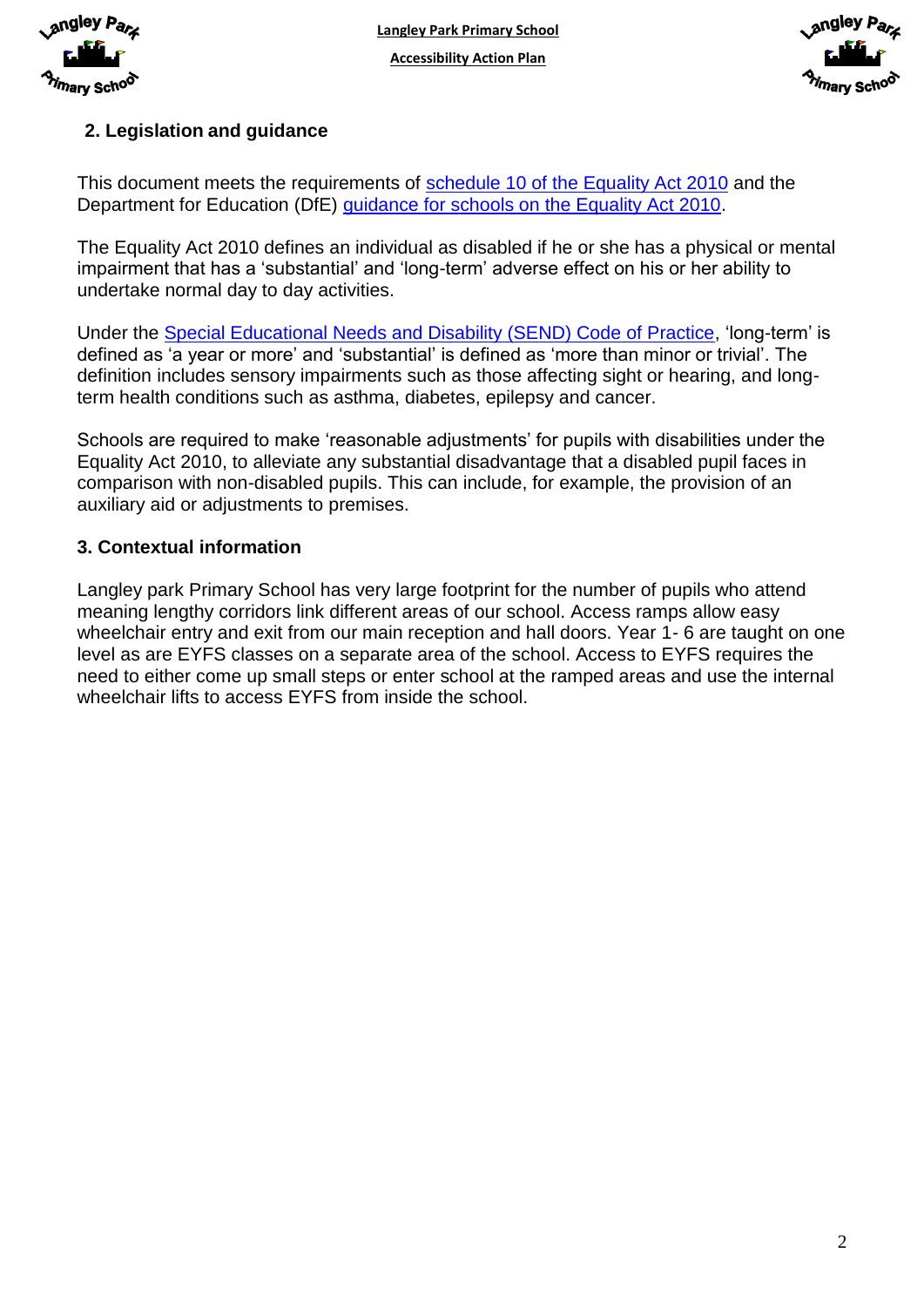

**Accessibility Action Plan**



## **3. Action plan**

This action plan sets out the aims of our accessibility plan in accordance with the Equality Act 2010.

| <b>Targets</b>                                                                                                    | <b>Strategies</b>                                                                                                                                                | <b>Outcomes</b>                                               | Timeframe                                                  | Responsibilities         |
|-------------------------------------------------------------------------------------------------------------------|------------------------------------------------------------------------------------------------------------------------------------------------------------------|---------------------------------------------------------------|------------------------------------------------------------|--------------------------|
| <b>Equality and Inclusion</b>                                                                                     |                                                                                                                                                                  |                                                               |                                                            |                          |
| Accessibility Plan and<br><b>Equality Statement</b><br>becomes an annual<br>agenda item at Governors<br>Meetings. | Clerk to Governors to add<br>to list of required<br>publication details.                                                                                         | Adherence to current legislation.                             | Annually.                                                  | Clerk to<br>Governors    |
| Training to raise<br>awareness of equality and<br>disability issues.                                              | Discuss perception of<br>issues with<br>staff/governors to<br>determine the current<br>status of school. Provide<br>training for governors,<br>staff and pupils. | Whole school community aware of issues<br>relating to Access. | <b>Discussions</b><br>ongoing. Training<br>to be on going. | Whole School<br>Approach |
| To review all statutory<br>policies to ensure they<br>reflect inclusive practice<br>and procedures.               | Review policies with staff<br>and governors to ensure<br>all<br>policies clearly reflect<br>inclusive practice and<br>procedures.                                | To comply with the Equality Act 2010.                         | Short/MediumTerm.<br>Long Term Annual<br>review.           | All staff<br>All staff   |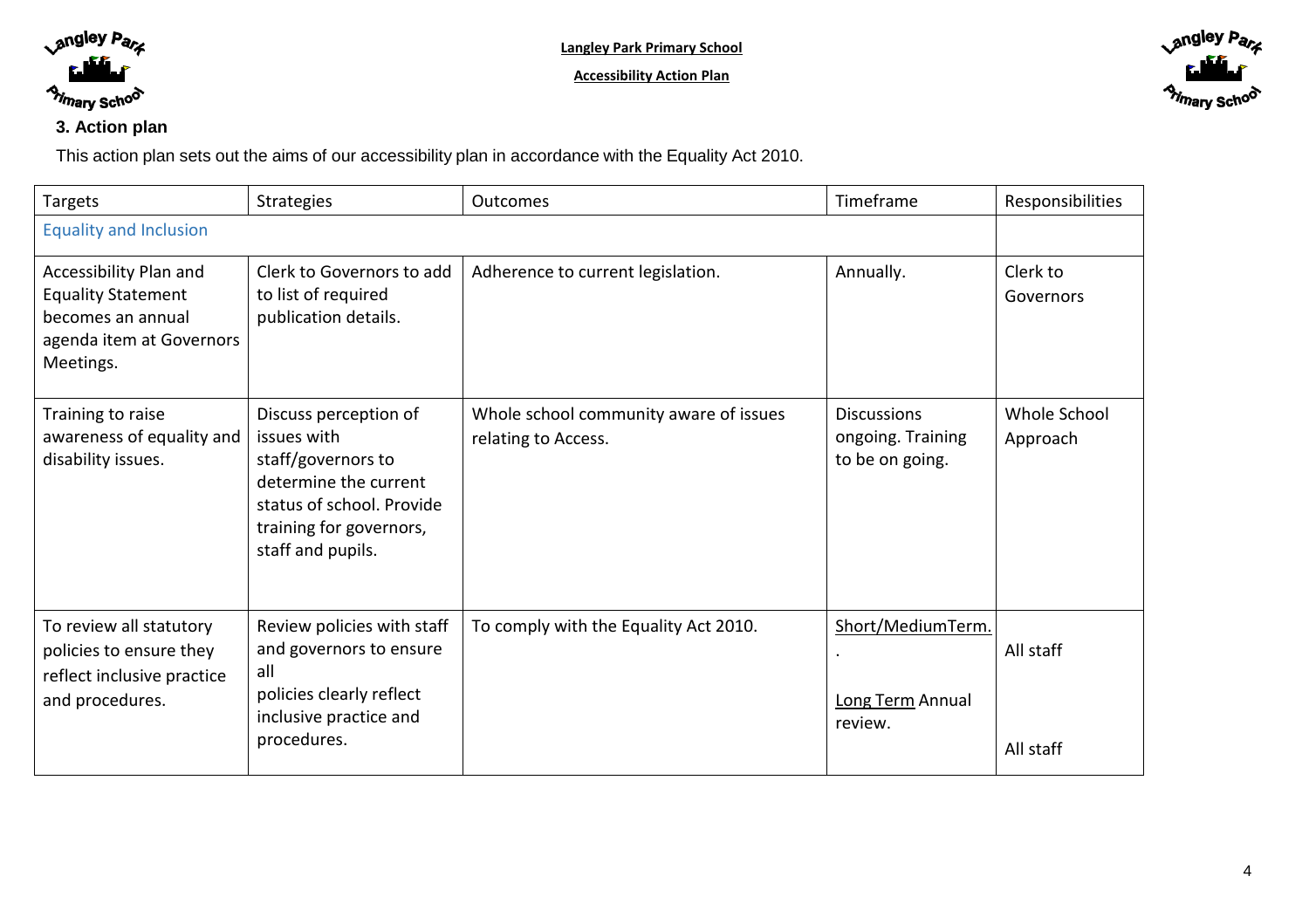

**Accessibility Action Plan**



| <b>Targets</b>                                                                                                                                                                               | Strategies                                                                                                                                             | Timeframe<br>Outcome                                                                                                                                                                                                                                                                                                                   |                                                                                       | Responsibilities                                     |  |
|----------------------------------------------------------------------------------------------------------------------------------------------------------------------------------------------|--------------------------------------------------------------------------------------------------------------------------------------------------------|----------------------------------------------------------------------------------------------------------------------------------------------------------------------------------------------------------------------------------------------------------------------------------------------------------------------------------------|---------------------------------------------------------------------------------------|------------------------------------------------------|--|
| <b>Physical Environment</b>                                                                                                                                                                  |                                                                                                                                                        |                                                                                                                                                                                                                                                                                                                                        |                                                                                       |                                                      |  |
| Ensure that all areas of<br>school building and<br>grounds are accessible for<br>all children and adults and<br>to continue to improve<br>the access of the physical<br>environment for all. | Health and Safety Lead,<br>SENCO and Caretaker to<br>audit accessibility of<br>school buildings and<br>grounds.<br>Governors to contribute             | Any modifications needed, will be made to the<br>school building and grounds that are needed<br>to facilitate ease of access for all on an<br>ongoing basis. This will be dependent upon<br>the needs of the children on roll or considering<br>attending this school through the admissions<br>process that school are made aware of. | <b>Short Term</b><br>Accessibility<br>Audit to be<br>completed                        | Health and<br>Safety Lead,<br>SENCO and<br>Caretaker |  |
|                                                                                                                                                                                              | to this Action Plan based<br>on the findings.                                                                                                          |                                                                                                                                                                                                                                                                                                                                        | Medium Term<br>Action<br>Plan<br>drawn up<br>Long Term To<br>be reviewed<br>annually. | <b>SENCO</b><br><b>SENCO</b>                         |  |
| To continue to promote<br>the involvement of<br>disabled pupils in the<br>classroom.                                                                                                         | Take account of a variety<br>of teaching and learning<br>styles Provide appropriate<br>resources to enable all<br>children to access the<br>curriculum | Variety of teaching and learning styles and<br>multisensory activities identified in planning<br>and practice. Ensuring the needs of all pupils<br>are met                                                                                                                                                                             | Termly to link to<br>school<br>monitoring and<br>evaluation cycle.                    | Senior<br>Leadership<br>Team                         |  |
| To ensure disabled<br>parents/carers have every<br>opportunity to be<br>involved.                                                                                                            | Utilise parking spaces for<br>disabled parents/carers<br>Offer support, i.e.<br>telephone meetings Be<br>proactive in identifying                      | To ensure that disabled parents are not<br>discriminated against and are encouraged to<br>take<br>an interest and be involved in their child's<br>education.                                                                                                                                                                           | Immediately and<br>continuously<br>reviewed                                           | Whole school-<br>all staff<br>members                |  |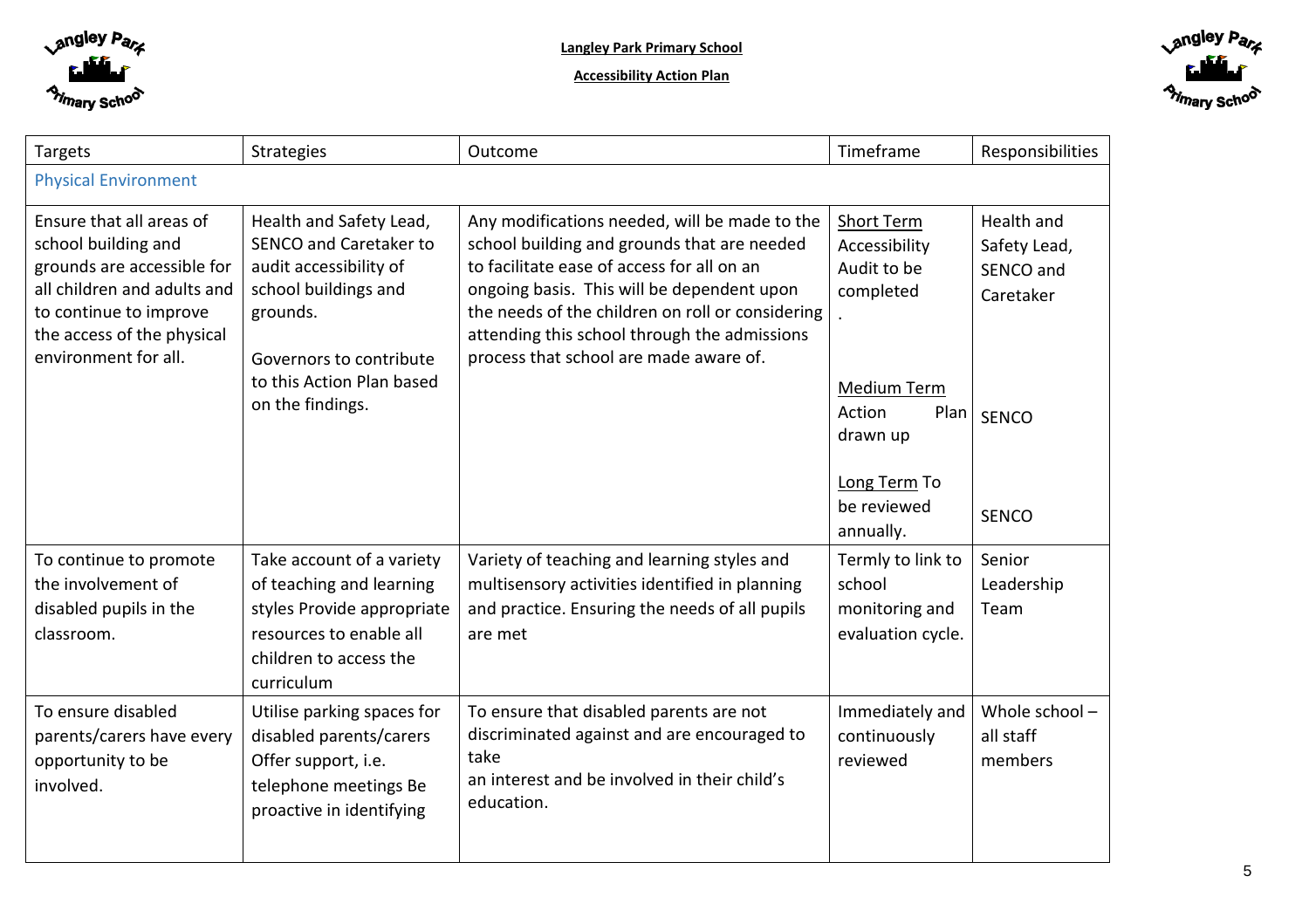



|                                                          | access requirements of<br>disabled parents/carers. |                                                                                                                                                                       |                                          |
|----------------------------------------------------------|----------------------------------------------------|-----------------------------------------------------------------------------------------------------------------------------------------------------------------------|------------------------------------------|
|                                                          |                                                    |                                                                                                                                                                       |                                          |
| To ensure signage around<br>school is accessible to all. | Review the needs of<br>children/parents carers     | School is accessible to all, including those with<br>visual impairments, if this need arises school<br>will work with relevant parties to ensure this is<br>the case. | Head Teacher,<br>Caretaker and<br>SENCO. |

| <b>Targets</b>                                                                                                                       | <b>Strategies</b>                                                                          | Outcome                                                                                                                                                                                                                                         | Timeframe | Responsibilities                                                 |
|--------------------------------------------------------------------------------------------------------------------------------------|--------------------------------------------------------------------------------------------|-------------------------------------------------------------------------------------------------------------------------------------------------------------------------------------------------------------------------------------------------|-----------|------------------------------------------------------------------|
| Curriculum                                                                                                                           |                                                                                            |                                                                                                                                                                                                                                                 |           |                                                                  |
| Continue training for<br>teachers and support staff<br>on different aspects of<br>SEN including<br>differentiation when<br>required. | Review the needs of<br>children with specific<br>issues, provide all relevant<br>training. | All staff are trained and confident with issues<br>linked to accessibility and inclusivity with<br>regards to accessing the curriculum. We<br>recognise that this is an ongoing process, and<br>that needs and expertise will change with time. | Ongoing   | <b>Head Teacher</b><br>SENCO and<br>Senior<br>Leadership<br>Team |
| All out-of-school activities<br>are planned to ensure the<br>participation of the whole<br>range of pupils.                          | Review all out-of-<br>school provision to<br>ensure compliance<br>with legislation.        | All out-of-school activities will be conducted in<br>an inclusive environment that comply with all<br>current legislative requirements. All children<br>will have access to out of school activities<br>wherever possible.                      | Ongoing   | <b>Head Teacher</b><br><b>SENCO</b>                              |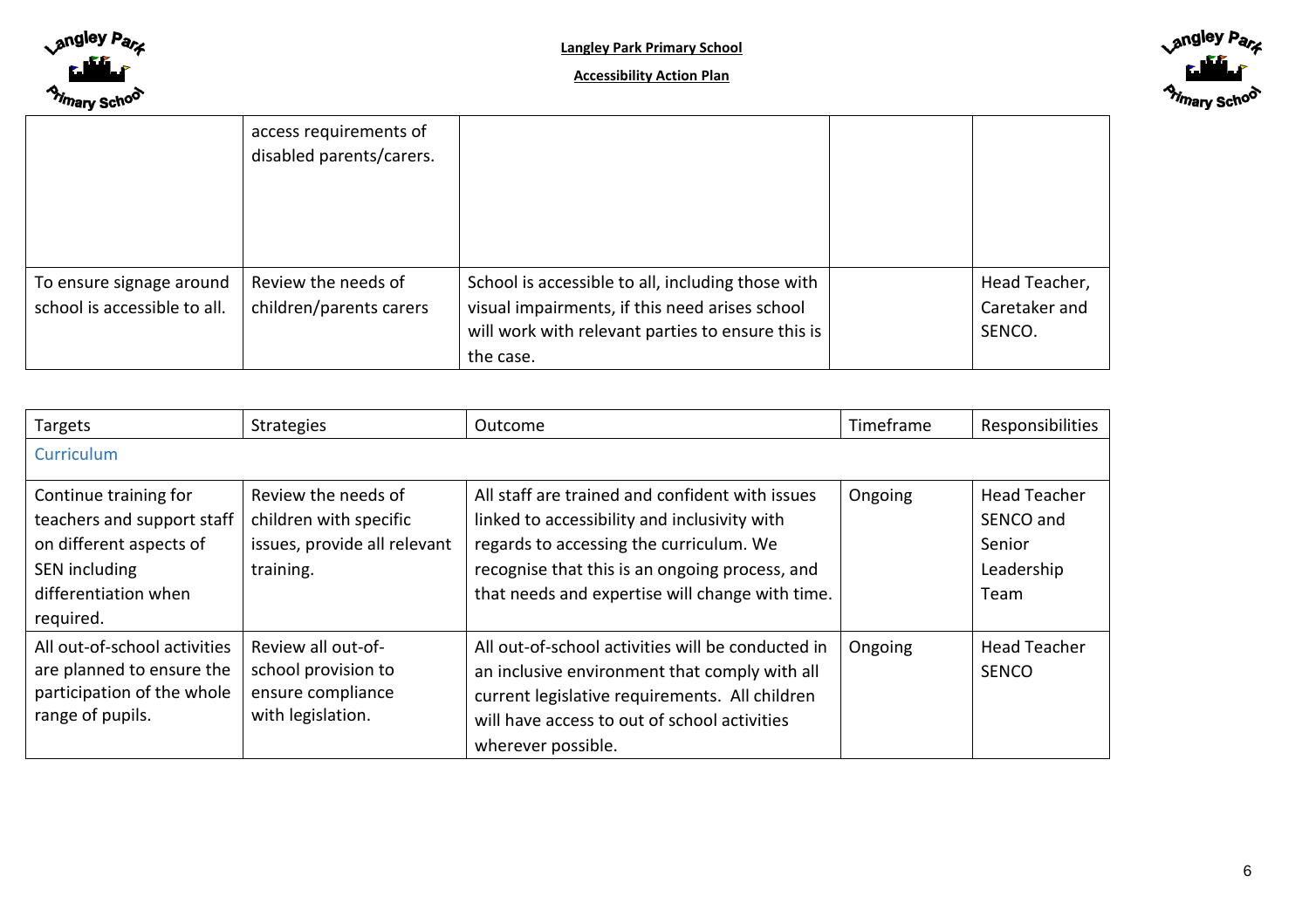



| Classrooms are optimally<br>organised and all<br>appropriate additional<br>equipment is provided to<br>promote the participation<br>and independence of all<br>pupils and adults alike. | Review and implement a<br>preferred layout of<br>furniture and specialist<br>equipment to support the<br>learning process in<br>individual class bases.                         | Lessons will start on time without the need to<br>make<br>adjustments to accommodate the needs of<br>individual pupils.                      | Ongoing | Class Teachers                                     |
|-----------------------------------------------------------------------------------------------------------------------------------------------------------------------------------------|---------------------------------------------------------------------------------------------------------------------------------------------------------------------------------|----------------------------------------------------------------------------------------------------------------------------------------------|---------|----------------------------------------------------|
| Access arrangements to<br>meet individual's needs<br>when taking tests etc. will<br>be applied for and support<br>provided when required.                                               | <b>SENCO and Head Teacher</b><br>will ensure appropriate<br>testing and reports are<br>provided in order to apply<br>for access arrangements.                                   | All pupils will have their individual needs met<br>and any barriers to achieving their full potential<br>will be removed.                    | Ongoing | <b>SENCO</b><br><b>Head Teacher</b>                |
| To ensure full access to<br>the curriculum for all<br>children.                                                                                                                         | Specialised CPD for staff<br>Differentiated curriculum<br>with alternatives offered<br>Use of<br>technology/equipment to<br>support learning/recording<br>Specialised equipment | Advice taken and strategies evident in<br>classroom practice Pupils with physical,<br>medical, ASD supported in accessing the<br>curriculum. | Ongoing | Head teacher<br><b>SENCO</b><br><b>Teachers TA</b> |

| Targets                   | Strategies | Outcome | Timetrame | Responsibilities |
|---------------------------|------------|---------|-----------|------------------|
| Written/Other Information |            |         |           |                  |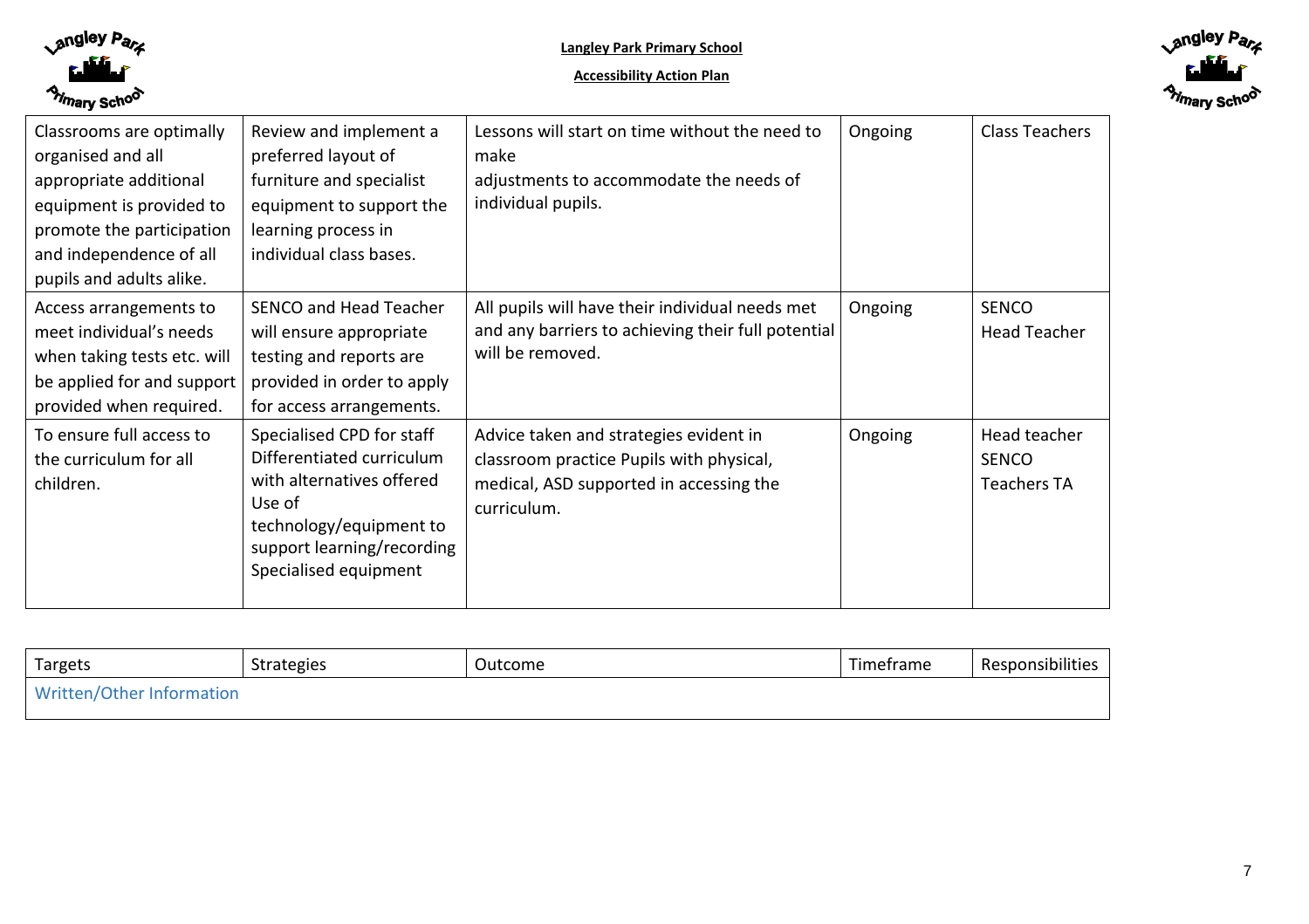



| Make available school<br>brochures, school<br>newsletters and other<br>information for<br>parents/carers in<br>alternative formats as<br>required. | Review all current school<br>publications and promote<br>the<br>availability in<br>different formats for<br>those that require it.                     | The school will be able to provide written<br>information in different formats when required<br>for individual purposes.<br>Delivery of information to disabled pupils will<br>be improved. | Ongoing               | <b>Head Teacher</b><br>Office Staff |
|----------------------------------------------------------------------------------------------------------------------------------------------------|--------------------------------------------------------------------------------------------------------------------------------------------------------|---------------------------------------------------------------------------------------------------------------------------------------------------------------------------------------------|-----------------------|-------------------------------------|
| Availability of other<br>written materials in<br>alternative formats also.                                                                         | The school will make itself<br>aware of the services<br>available through the LA<br>for converting written<br>information into<br>alternative formats. |                                                                                                                                                                                             |                       | Office Staff                        |
| Availability of written<br>material in alternative<br>languages.                                                                                   | The school will use<br>information<br>and translations provided<br>by the EAL Team for key<br>information for EAL<br>families.                         | School information will be available for all.                                                                                                                                               | Ongoing as<br>needed. | <b>SENCO</b><br><b>Head Teacher</b> |
| To audit resources across<br>the school which help to<br>support pupils with SEND.                                                                 | Purchase of specialist<br>resources or equipment<br>e.g. wobble cushions,<br>pencil grips, coloured<br>overlays.                                       | Curriculum continues to be accessible for all<br>pupils.                                                                                                                                    | Ongoing               | <b>SENCO</b>                        |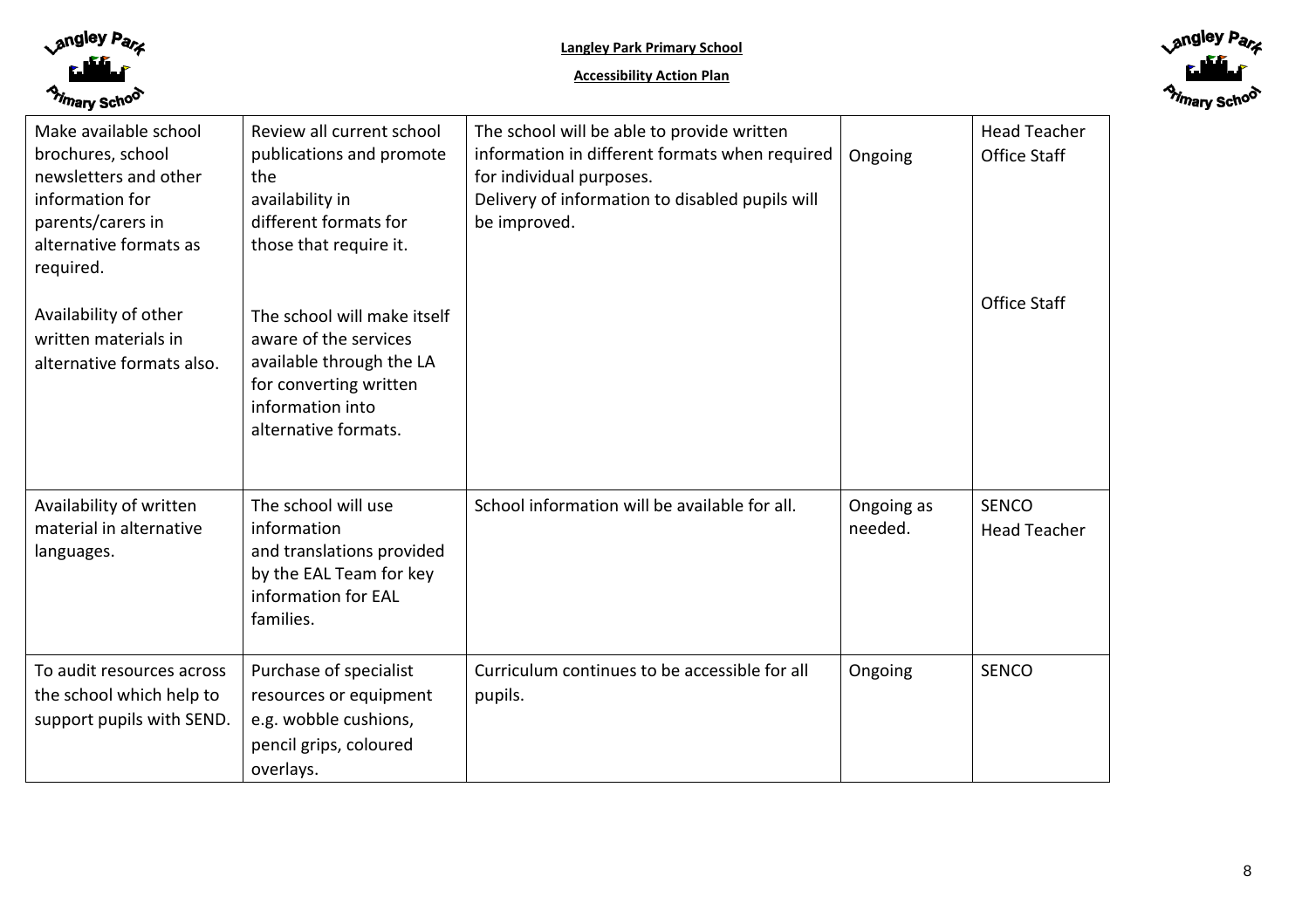

**Accessibility Action Plan**



# **4. Monitoring arrangements**

This document will be reviewed every **3** years, but may be reviewed and updated more frequently if necessary.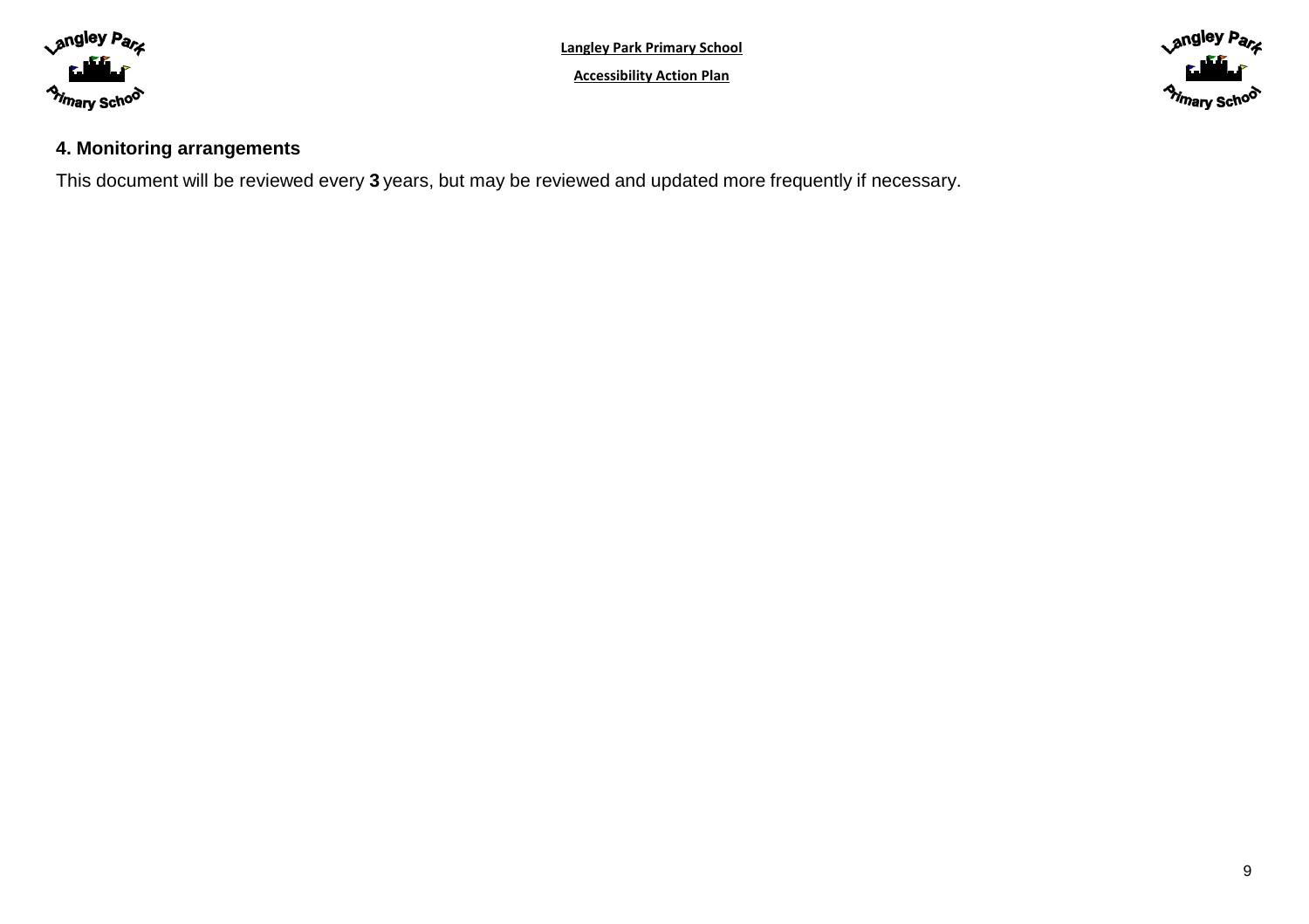





#### **5. Links with other policies**

This accessibility plan is linked to the following policies and documents:

- Health and safety policy
- Equality information and objectives (public sector equality duty) statement for publication
- Special educational needs (SEN) information report
- Supporting pupils with medical conditions policy

**D Walton Headteacher January 2021**